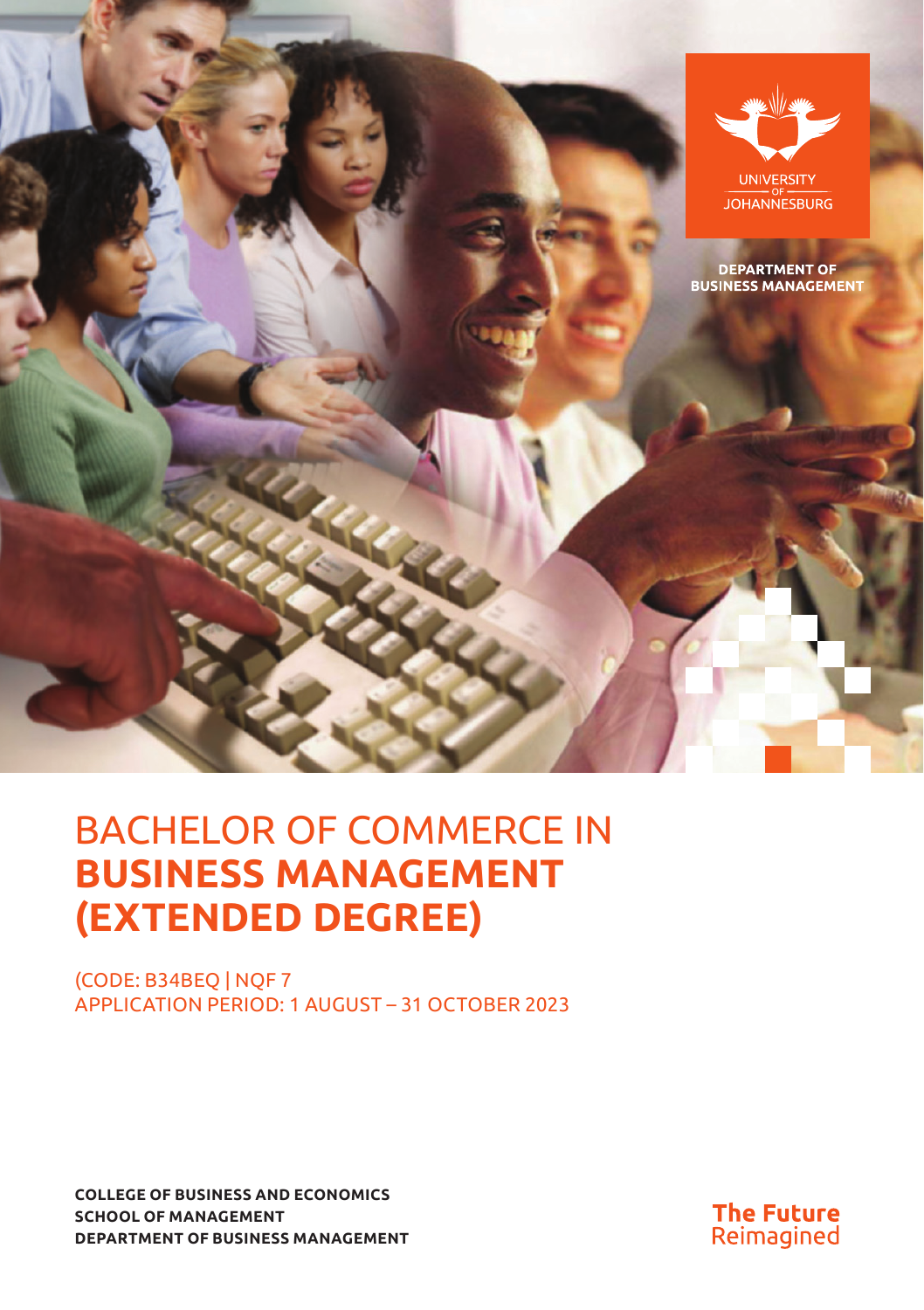# **BACHELOR OF COMMERCE IN BUSINESS MANAGEMENT (EXTENDED DEGREE)**



| Introduction                           | 1  |
|----------------------------------------|----|
| Programme goals                        | 1  |
| Who would benefit from this programme? | 1  |
| The tuition model                      | 1  |
| The language of tuition                | 1  |
| Modules offered                        | 1  |
| <b>Full Time</b>                       | 1  |
| Module descriptions                    | 4  |
| Assessment practices                   | 9  |
| Class participation                    | 9  |
| <b>Future studies</b>                  | 9  |
| Admission requirements                 | 9  |
| How to apply                           | 10 |
| Fees                                   | 10 |
| How to contact us                      | 10 |
|                                        |    |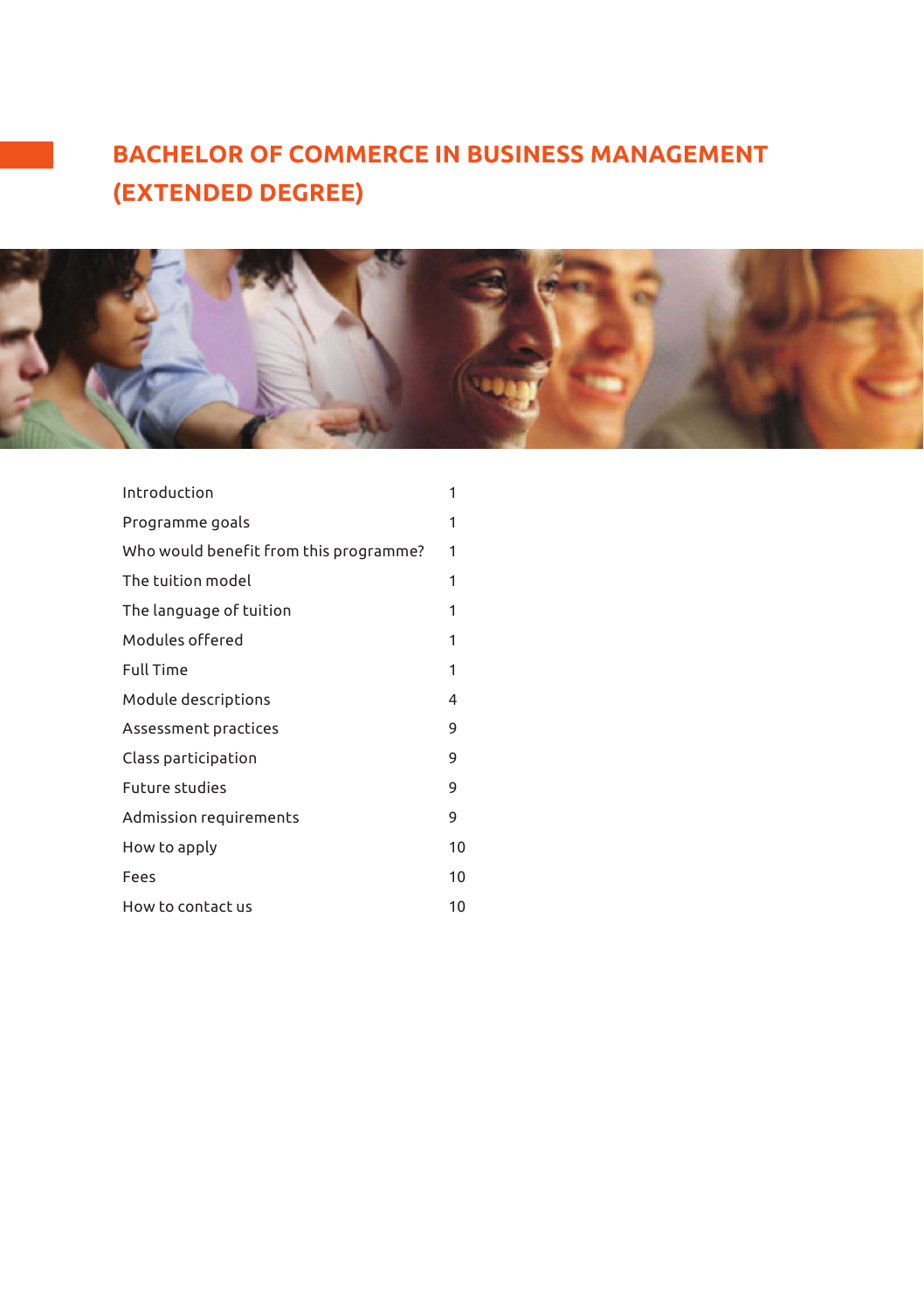# **1. INTRODUCTION**

The Bachelor of Commerce in Business Management (Extended degree) (Code: B34BEQ) is an NQF 7 level undergraduate programme in commerce, offered by the Department of Business Management. The BCom extended degree provide alternative access for applicants who do not meet the minimum requirements to enter a regular BCom programme at the University of Johannesburg.

This brochure provides information on the programme modules and the facilitation thereof, the admission procedure, the various opportunities for students and other relevant information.

# **2. PROGRAMME GOALS**

To provide students with a recognised qualification and to equip them with graduate-level management and financial knowledge, skills and competence in a number of fields of the management and financial sciences, that provides opportunities for continued personal and intellectual growth, gainful economic activity management and rewarding contributions to society.

# **3. WHO WOULD BENEFIT FROM THIS PROGRAMME?**

Students seeking to advance their business knowledge and skills with the purpose to meaningfully contribute to business and society.

The combination of foundational modules enables students to develop a comprehensive perspective and effective strategies for adjusting to and meeting the demands of, the higher education environment with the purpose of being successful in the chosen Bachelor of Commerce programme.

# **4. THE TUITION MODEL**

The programme is presented over four years on a full-time basis. Classes will be weekly during the daytime and class attendance is compulsory. The use of technology (for example, the Internet, email, uLink (Blackboard), Microsoft Word) is a requirement to write and present assignments, receive learning material, research topics and utilise opportunities for interactive discussions.

# **5. THE LANGUAGE OF TUITION**

Classes and the study material are presented in English. Therefore, class discussions and student participation will take place in English.

# **6. MODULES OFFERED**

The programme consists of 35 semester and year modules and one elective per semester in year three and four.

#### **6.1 Full-Time**

The full-time programme is presented over FOUR years and comprises the following: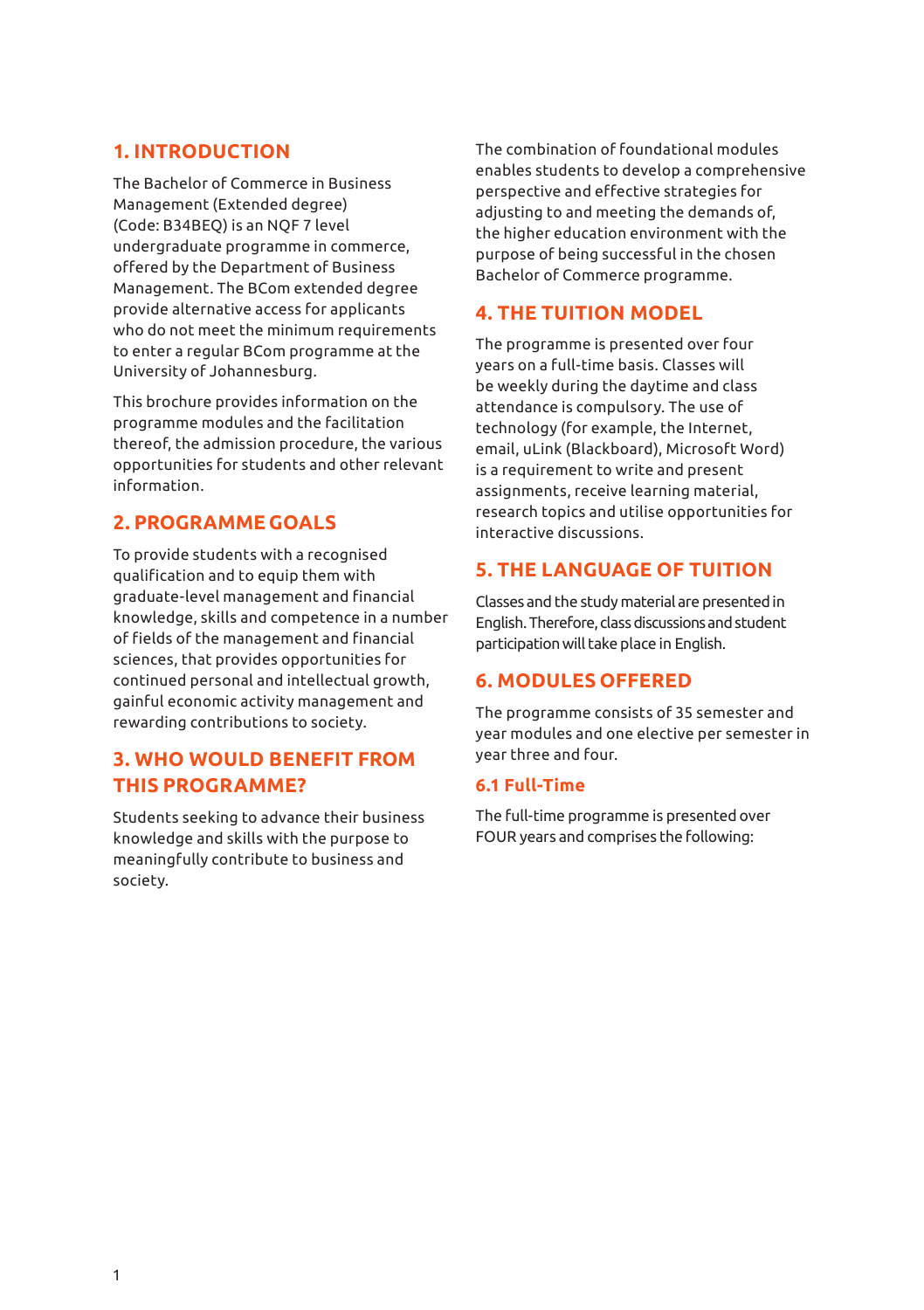# **FOUNDATION YEAR**

| <b>YEAR MODULES</b>                           |                    |
|-----------------------------------------------|--------------------|
| <b>MODULE NAME</b>                            | <b>NOF CREDITS</b> |
| Mastering of Academic and Professional Skills | 16                 |
| Language for the Economic Sciences            | 16                 |
|                                               | 32 Credits         |

#### **SEMESTER MODULES**

| <b>FIRST SEMESTER</b>                                                        |                    | <b>SECOND SEMESTER</b>                                                              |                    |
|------------------------------------------------------------------------------|--------------------|-------------------------------------------------------------------------------------|--------------------|
| <b>MODULE NAME</b>                                                           | <b>NOF CREDITS</b> | <b>MODULE NAME</b>                                                                  | <b>NOF CREDITS</b> |
| <b>Basic Mathematics and</b><br>Applications in Economics<br>and Business A* | 16                 | <b>Basic Mathematics and</b><br>Applications in Economics and<br><b>Business B*</b> | 16                 |
| The Economic and Business<br>Environment A                                   | 16                 | The Economic and Business<br>Environment B                                          | 16                 |
| Financial Recording, Analysis<br>and Management A                            | 16                 | Financial Recording, Analysis<br>and Management B                                   | 16                 |
|                                                                              | 48 Credits         |                                                                                     | 48 Credits         |

# **SECOND YEAR**

| <b>SEMESTER MODULES</b>         |                    |                                 |                    |
|---------------------------------|--------------------|---------------------------------|--------------------|
| <b>FIRST SEMESTER</b>           |                    | <b>SECOND SEMESTER</b>          |                    |
| <b>MODULE NAME</b>              | <b>NOF CREDITS</b> | <b>MODULE NAME</b>              | <b>NOF CREDITS</b> |
| Accounting 1A                   | 12                 | Accounting 1B                   | 12                 |
| Analytical Techniques 1A        | 15                 | Analytical Techniques 1B        | 15                 |
| <b>Business Management 1A</b>   | 12                 | <b>Business Management 1B</b>   | 12                 |
| <b>Economics 1A</b>             | 12                 | <b>Economics 1B</b>             | 12                 |
| Human Resource<br>Management 1A | 12                 | Human Resource<br>Management 1B | 12                 |
|                                 | 63 Credits         |                                 | 63 Credits         |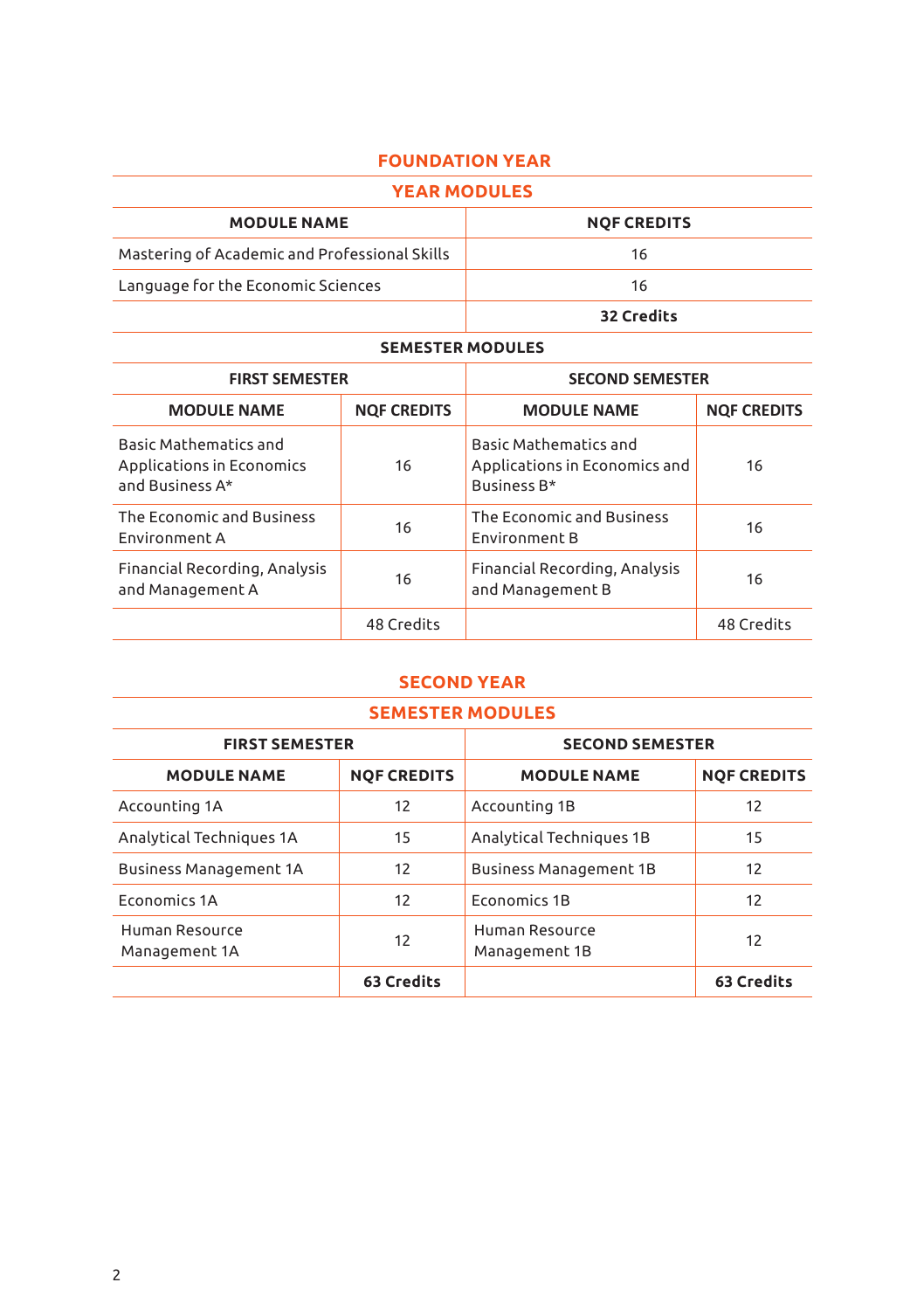| <b>SEMESTER MODULES</b>                  |                            |                                          |                            |
|------------------------------------------|----------------------------|------------------------------------------|----------------------------|
| <b>FIRST SEMESTER</b>                    |                            | <b>SECOND SEMESTER</b>                   |                            |
| <b>MODULE NAME</b>                       | <b>NOF CREDITS</b>         | <b>MODULE NAME</b>                       | <b>NOF CREDITS</b>         |
| Accounting 2A                            | 12                         | Accounting 2B                            | 12                         |
| Business Management 2a                   | 16                         | <b>Business Management 2B</b>            | 16                         |
| Commercial Law 1A                        | 16                         | Commercial Law 1B                        | 16                         |
| Entrepreneurship 2A                      | 16                         | Entrepreneurship 2B                      | 16                         |
| Electives – choose ONE of the following: |                            | Electives - choose ONE of the following: |                            |
| Economics 2A                             | 16                         | Economics 2B                             | 16                         |
| Human Resource<br>Management 2A          | 12                         | Human Resource<br>Management 2B          | 12                         |
|                                          | 72 or 76<br><b>Credits</b> |                                          | 72 or 76<br><b>Credits</b> |

#### **THIRD YEAR**

#### **FOURTH YEAR**

#### **YEAR MODULE**

| <b>MODULE NAME</b> | <b>NOF CREDITS</b> |
|--------------------|--------------------|
| Accounting 3AB     |                    |
|                    | 32 Credits         |

#### **SEMESTER MODULES**

| <b>FIRST SEMESTER</b>                    |                            | <b>SECOND SEMESTER</b>                   |                            |
|------------------------------------------|----------------------------|------------------------------------------|----------------------------|
| <b>MODULE NAME</b>                       | <b>NOF CREDITS</b>         | <b>MODULE NAME</b>                       | <b>NOF CREDITS</b>         |
| <b>Business Management 3A</b>            | 16                         | <b>Business Management 3B</b>            | 16                         |
| Entrepreneurship 3A                      | 16                         | Entrepreneurship 3B                      | 16                         |
| Electives – choose ONE of the following: |                            | Electives - choose ONE of the following: |                            |
| Fronomics 3A                             | 16                         | <b>Economics 3B</b>                      | 16                         |
| Human Resource<br>Management 3A          | 12                         | Human Resource<br>Management 3B          | 12                         |
|                                          | 44 or 48<br><b>Credits</b> |                                          | 44 or 48<br><b>Credits</b> |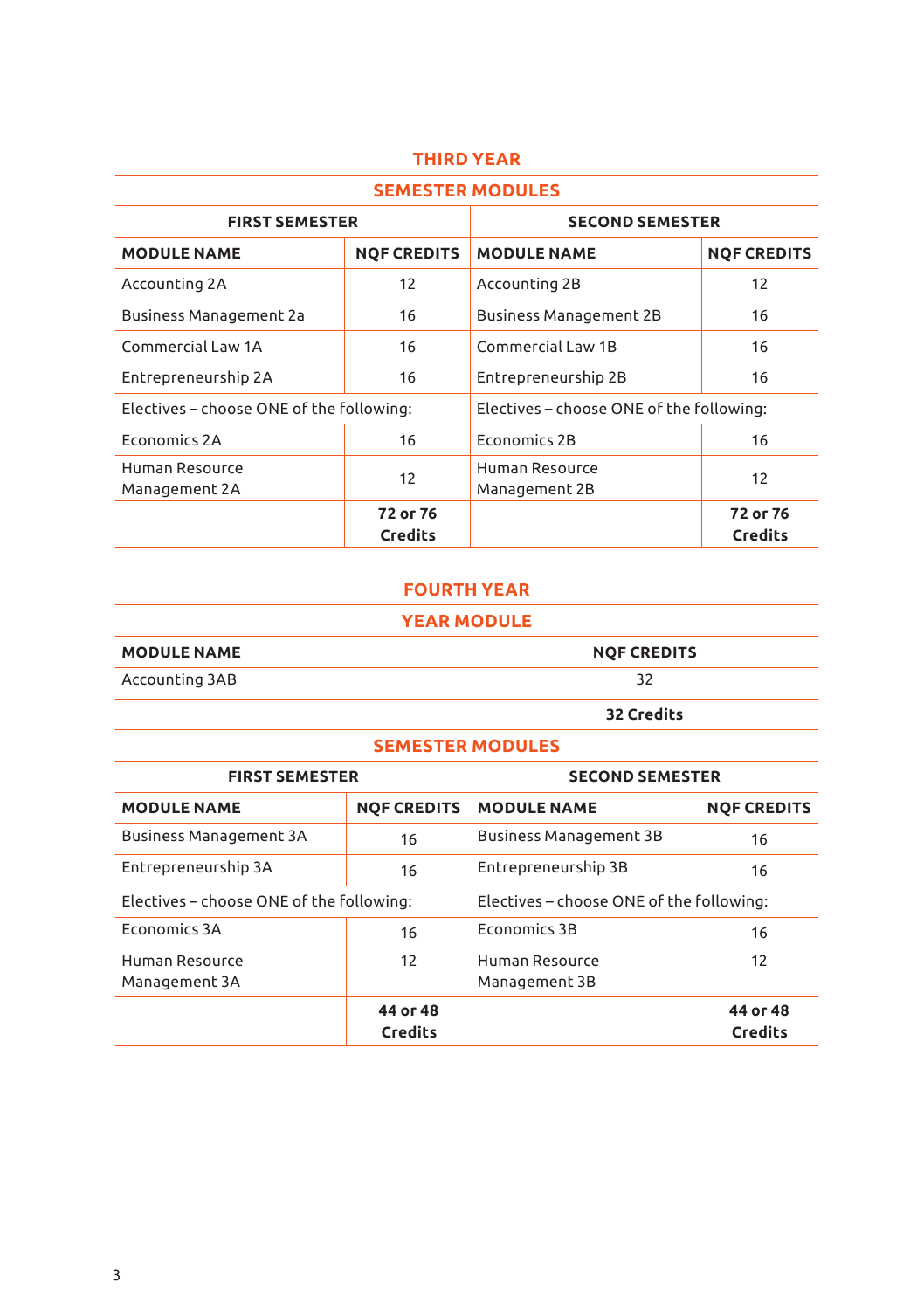# **MODULE DESCRIPTIONS**

| <b>MODULE NAME</b>                                                                 | <b>MODULE DESCRIPTIONS</b>                                                                                                                                                                                                                                                                                                                                                                                                                                                              |
|------------------------------------------------------------------------------------|-----------------------------------------------------------------------------------------------------------------------------------------------------------------------------------------------------------------------------------------------------------------------------------------------------------------------------------------------------------------------------------------------------------------------------------------------------------------------------------------|
| <b>Mastering of Academic</b><br>and Professional Skills                            | This module is foundational in nature and has as its primary<br>purpose, the development and mastering of academic and<br>professional skills required to facilitate learning for students in<br>the regular courses of their BCom degree studies. The module<br>enables a student to develop a comprehensive perspective and<br>effective strategies for successful adaptation to the higher<br>education environment, with the aim of being successful in a<br>chosen BCom programme. |
| Language for the<br><b>Economic Sciences</b>                                       | This module is foundational in nature and has as its primary<br>purpose, the development of the academic literacies that<br>students need, thereby facilitating learning and enabling<br>them to succeed in their chosen field of study in the economic<br>sciences.                                                                                                                                                                                                                    |
| <b>Basic Mathematics and</b><br><b>Applications in Economics</b><br>and Business A | This module is foundational in nature, specifically designed to<br>cover selected applications in the economic sciences. It has as<br>its primary purpose, the development of specific mathematical<br>skills (relevant to the economic sciences) for students to cope<br>with the mathematical demands of relevant regular modules in<br>BCom degree programmes.                                                                                                                       |
| <b>Basic Mathematics and</b><br><b>Applications in Economics</b><br>and Business B | This module is foundational in nature, specifically designed to<br>cover selected applications in the economic sciences. It has as<br>its primary purpose, the development of specific mathematical<br>skills (relevant to the economic sciences) for students to cope<br>with the mathematical demands of relevant regular modules in<br>BCom degree programmes.                                                                                                                       |
| <b>The Economic and</b><br><b>Business Environment A</b>                           | This module is foundational in nature and has as its primary<br>purpose, the development and preparation of students for<br>regular undergraduate first-year modules in economics,<br>by covering core themes in combination with academic<br>development elements and skills.                                                                                                                                                                                                          |
| <b>The Economic and</b><br><b>Business Environment B</b>                           | This module is foundational in nature and has as its primary<br>purpose, the development and preparation of students<br>for regular undergraduate first-year modules in business<br>management, by covering core themes in combination with<br>academic development elements and skills.                                                                                                                                                                                                |
| <b>Financial Recording,</b><br>Analysis and<br>Management A                        | This module is foundational in nature and has as its primary<br>purpose, the development and preparation of students for<br>regular undergraduate first-year modules in accounting by<br>covering core themes in respect of the recording, analysis and<br>evaluation of the financial activities and results of a business, in<br>combination with academic development elements and skills.                                                                                           |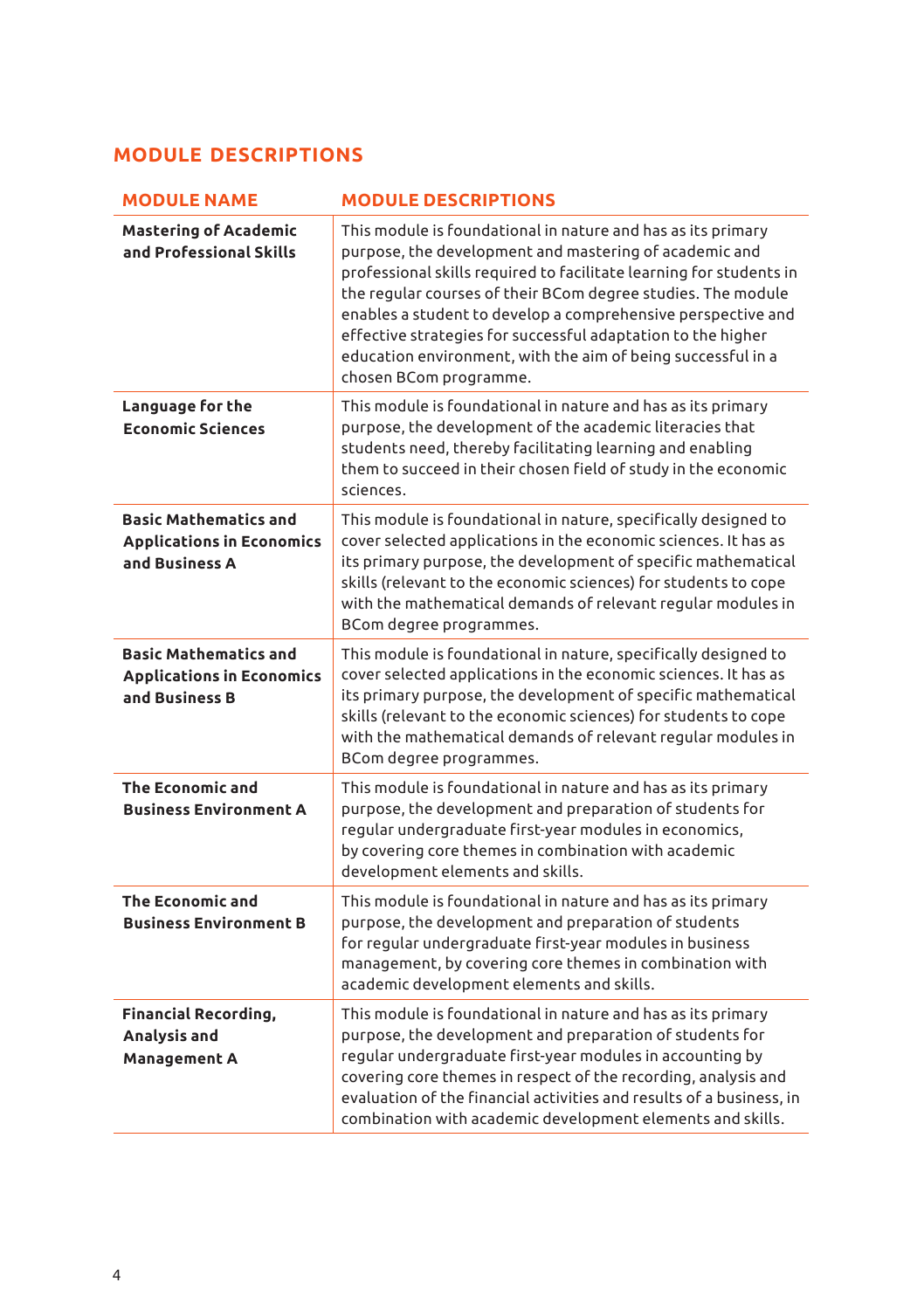| <b>Financial Recording,</b><br>Analysis and<br><b>Management B</b> | This module is foundational in nature and has as its primary<br>purpose, the preparation of students for the regular<br>undergraduate first year and subsequent modules in financial<br>management, by covering core themes in respect of the<br>tools of measurement, analysis and evaluation; and other<br>relevant issues concerning the acquisition, investment, and<br>administration of finances, in combination with academic<br>development elements and skills.                                                                                                                                                                                         |
|--------------------------------------------------------------------|------------------------------------------------------------------------------------------------------------------------------------------------------------------------------------------------------------------------------------------------------------------------------------------------------------------------------------------------------------------------------------------------------------------------------------------------------------------------------------------------------------------------------------------------------------------------------------------------------------------------------------------------------------------|
| <b>Accounting 1A</b>                                               | The purpose of this module is to understand and account for<br>basic transactions and events in a profit-oriented entity and<br>the financial reporting thereof in a contemporary environment.                                                                                                                                                                                                                                                                                                                                                                                                                                                                   |
| <b>Accounting 1B</b>                                               | The purpose of this module is to understand and account for<br>basic transactions and events in a profit-oriented entity and<br>the financial reporting thereof in a contemporary environment.                                                                                                                                                                                                                                                                                                                                                                                                                                                                   |
| Analytical<br><b>Techniques 1A</b>                                 | A student credited with this module will have developed a<br>basic ability to define terms commonly used in Statistics, to<br>show how a set of data can be organised in a meaningful way<br>and presented so as to reveal or enhance its fundamental<br>properties. The student will also be able to measure and model<br>the linear relationship between two variables. A student<br>credited with this module will have developed a basic ability<br>to analyse a time series, understand and implement the basic<br>concepts of probability, probability distributions, sampling<br>distributions and elementary matrix operations.                          |
| Analytical<br><b>Techniques 1B</b>                                 | To develop a basic understanding of inferential statistics and<br>the ability to apply the methodology to a variety of business-<br>oriented problems. This module is also intended to equip<br>students with mathematical skills involving the differential and<br>integral calculus and the optimisation of functions subject to<br>constraints and to apply these to understand modern theories<br>about the functioning of the economy.                                                                                                                                                                                                                      |
| <b>Business</b><br>Management 1A                                   | The purpose of this module is to introduce students to the<br>main themes and concepts of Business Management, the<br>business environment and its interactive sub-environments.<br>Furthermore, students will be provided with a global overview<br>of general management as a management function and prepare<br>them for challenges in the South African business environment.<br>This module is designed to provide the student with<br>intellectual competencies, practical skills and an understanding<br>of management based on historical and modern approaches as<br>well as the management tasks, namely planning, organising,<br>leading and control. |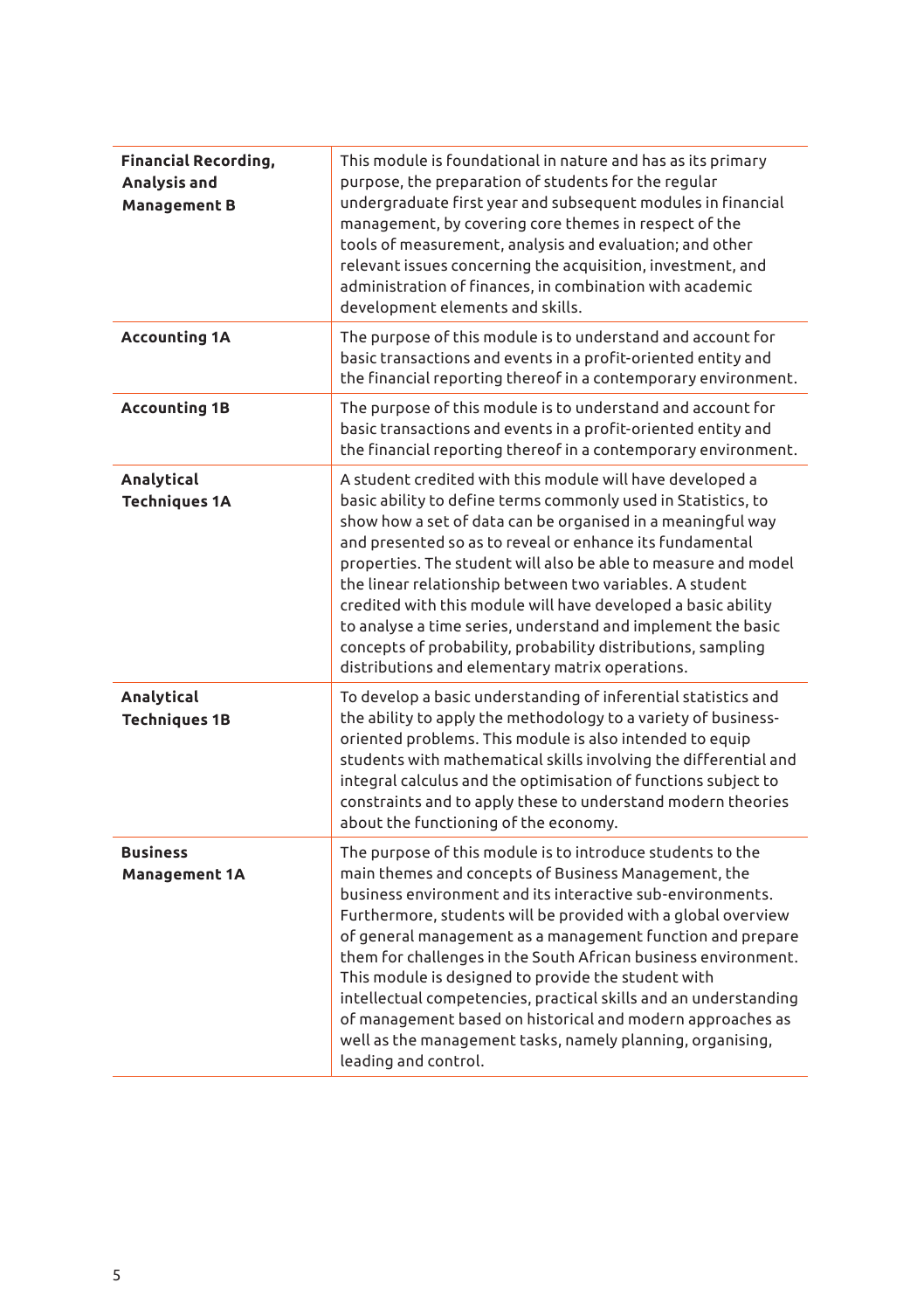| <b>Business</b><br><b>Management 1B</b>       | The purpose of this module is to develop the students'<br>fundamental theoretical and academic knowledge to provide<br>them with an overview of management functions and prepare<br>them for challenges in the South African business environment.<br>This module will also equip the student with fundamental<br>academic knowledge, intellectual competencies, and practical<br>skills to apply to the functional areas of a business.                                                                                                                                                                                                                                                                                               |
|-----------------------------------------------|----------------------------------------------------------------------------------------------------------------------------------------------------------------------------------------------------------------------------------------------------------------------------------------------------------------------------------------------------------------------------------------------------------------------------------------------------------------------------------------------------------------------------------------------------------------------------------------------------------------------------------------------------------------------------------------------------------------------------------------|
| <b>Economics 1A</b>                           | The purpose of this module is to introduce students to basic<br>introductory economic concepts and basic microeconomics.                                                                                                                                                                                                                                                                                                                                                                                                                                                                                                                                                                                                               |
| <b>Economics 1B</b>                           | The purpose of this module is to introduce students to basic<br>macro-economy theory, concepts and issues.                                                                                                                                                                                                                                                                                                                                                                                                                                                                                                                                                                                                                             |
| <b>Human Resource</b><br><b>Management 1A</b> | The purpose of this module is to understand the field,<br>profession and practices of the Human Resources (HR)<br>Practitioner within the context of the HR value chain: HR<br>planning, recruitment, selection, appointment, performance<br>management, performance development, organisational<br>development, remuneration, employee relations, wellness,<br>information systems and retention strategy. Explore people<br>management best practices to align the HR value chain to<br>the Line Manager functions ensuring fairness, accountability,<br>responsibility and transparency. Students focus on the HR<br>arena in the business, private and public sectors within the<br>local, national and international marketplace. |
| <b>Human Resource</b><br><b>Management 1B</b> | The purpose of this module is to empower students to practice<br>fair, valid and reliable recruitment, selection, remuneration,<br>rewards, appointments and orientation processes when<br>engaging with line managers to contract the right people for<br>the right jobs to achieve the organisational strategic goals.<br>Ensure that legislation, policy and procedures (Conditions<br>of Service), processes, monitoring, evaluation, effective<br>communication, quality and records are of high standards.                                                                                                                                                                                                                       |
| Accounting 2A                                 | The purpose of this module is to obtain integrated knowledge<br>of intermediate transactions and events and to obtain a basic<br>knowledge of advanced transactions and events in a profit-<br>oriented entity and to apply this knowledge to the financial<br>reporting thereof in a contemporary environment.                                                                                                                                                                                                                                                                                                                                                                                                                        |
| Accounting 2B                                 | The purpose of this module is to obtain integrated knowledge<br>of intermediate transactions and events and to obtain a basic<br>knowledge of advanced transactions and events in a profit-<br>oriented entity and to apply this knowledge to the financial<br>reporting thereof in a contemporary environment.                                                                                                                                                                                                                                                                                                                                                                                                                        |
| <b>Business</b><br><b>Management 2a</b>       | The purpose of the module is to promote an understanding of<br>two tasks, planning and organising, within the interpretation<br>and application of a systems approach.                                                                                                                                                                                                                                                                                                                                                                                                                                                                                                                                                                 |
| <b>Business</b><br><b>Management 2B</b>       | The purpose of the module is to promote an understanding<br>of the two management tasks, leading and control, in an<br>organisation through the interpretation and application of a<br>systems approach.                                                                                                                                                                                                                                                                                                                                                                                                                                                                                                                               |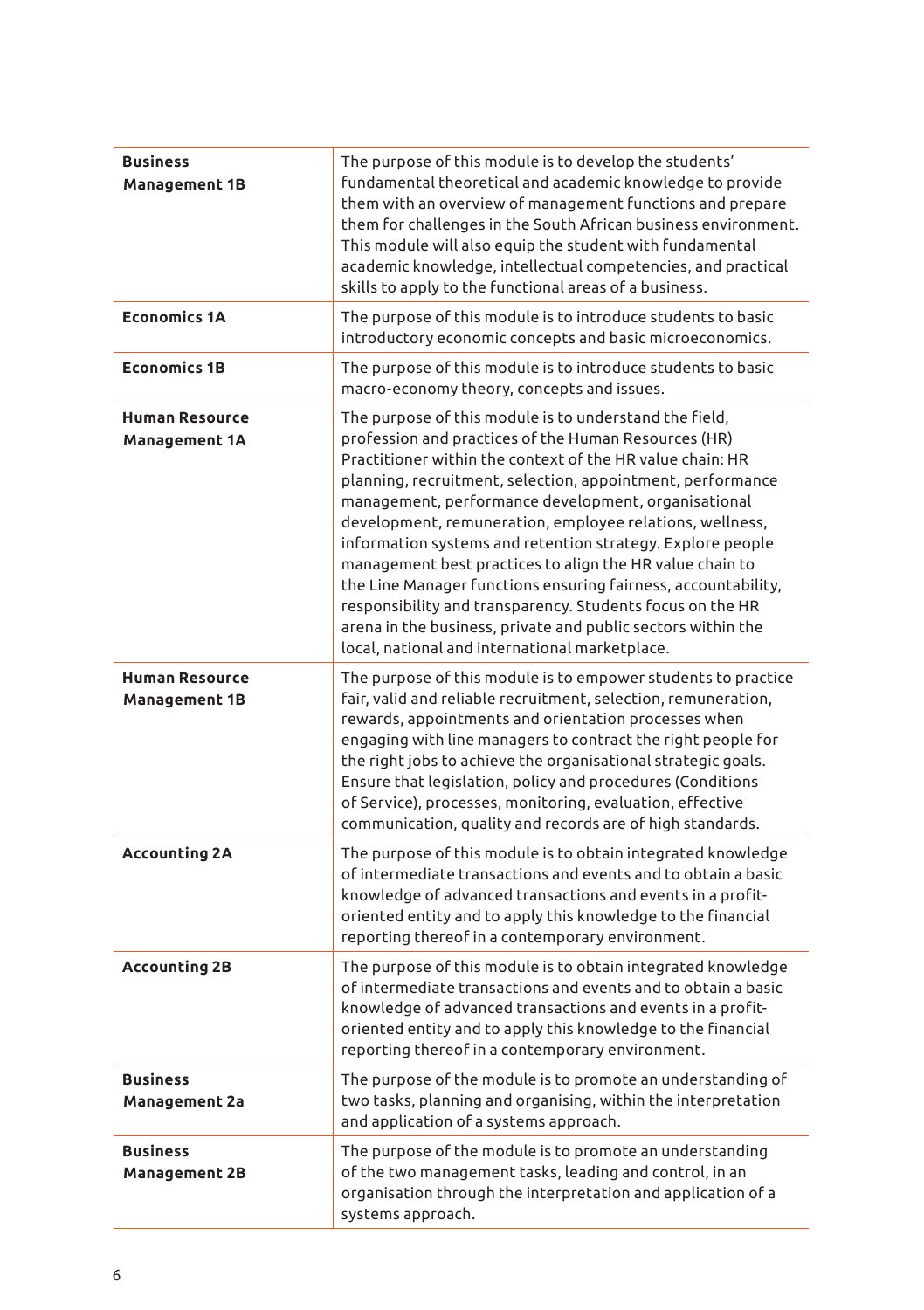| <b>Commercial Law 1A</b>                      | Upon the successful completion of this module, a student<br>will achieve knowledge and a broad understanding of the<br>basic components/principles of the law of contract and its<br>requirements for the validity of contracts.                                                                                                                                                                                                                                                                                                                                                                                                   |
|-----------------------------------------------|------------------------------------------------------------------------------------------------------------------------------------------------------------------------------------------------------------------------------------------------------------------------------------------------------------------------------------------------------------------------------------------------------------------------------------------------------------------------------------------------------------------------------------------------------------------------------------------------------------------------------------|
| <b>Commercial Law 1B</b>                      | The purpose of this module is to equip the student with a<br>broad overview of general principles relating to the law of<br>partnership, company law, close corporations law and business<br>trust law.                                                                                                                                                                                                                                                                                                                                                                                                                            |
| Entrepreneurship 2A                           | The purpose of this module is to develop intellectual<br>competencies and practical skills in the acquisition, analysis,<br>interpretation and application of the underlying theories,<br>models and approaches to the concept of entrepreneurship<br>and entrepreneurial management, creativity, innovation and<br>innovation strategies. To equip students with the knowledge<br>that will enable them to critically reflect on these concepts<br>within the field of this discipline.                                                                                                                                           |
| <b>Entrepreneurship 2B</b>                    | The purpose of this module is to develop intellectual<br>competencies and practical skills in the acquisition, analysis,<br>interpretation and application of the underlying theories,<br>models and approaches to identify and reclaim business<br>opportunities and ideas, risk decision making, viability<br>issues, formulating business plans, market analysis, capacity<br>building and logistics, as well as with regard to the importance<br>of corporate entrepreneurship as a key ingredient for<br>organisational success and its implications for management<br>processes, decisions, structure, culture and strategy. |
| <b>Economics 2A</b>                           | The purpose of this module is to prepare students intellectually<br>for the challenges in a changing global and national economic<br>framework by acquiring skills in the acquisition, analysis,<br>interpretation and application of knowledge relating to<br>intermediate macroeconomic topics, concepts and issues.                                                                                                                                                                                                                                                                                                             |
| <b>Economics 2B</b>                           | The purpose of this module is to introduce students to the<br>world of more advanced microeconomic topics, concepts and<br>issues.                                                                                                                                                                                                                                                                                                                                                                                                                                                                                                 |
| <b>Human Resource</b><br><b>Management 2A</b> | The purpose of this module is to gain skills and competencies<br>to empower line managers to manage the performance and<br>development of employees. Understand the HR Business<br>Partner, HRD Practitioner and line manager roles in employee<br>performance development and improvement within the<br>context of established performance management and HRD<br>theories, systems, models and frameworks. Align employee<br>performance and development to talent management,<br>succession planning, career paths and promotions.                                                                                               |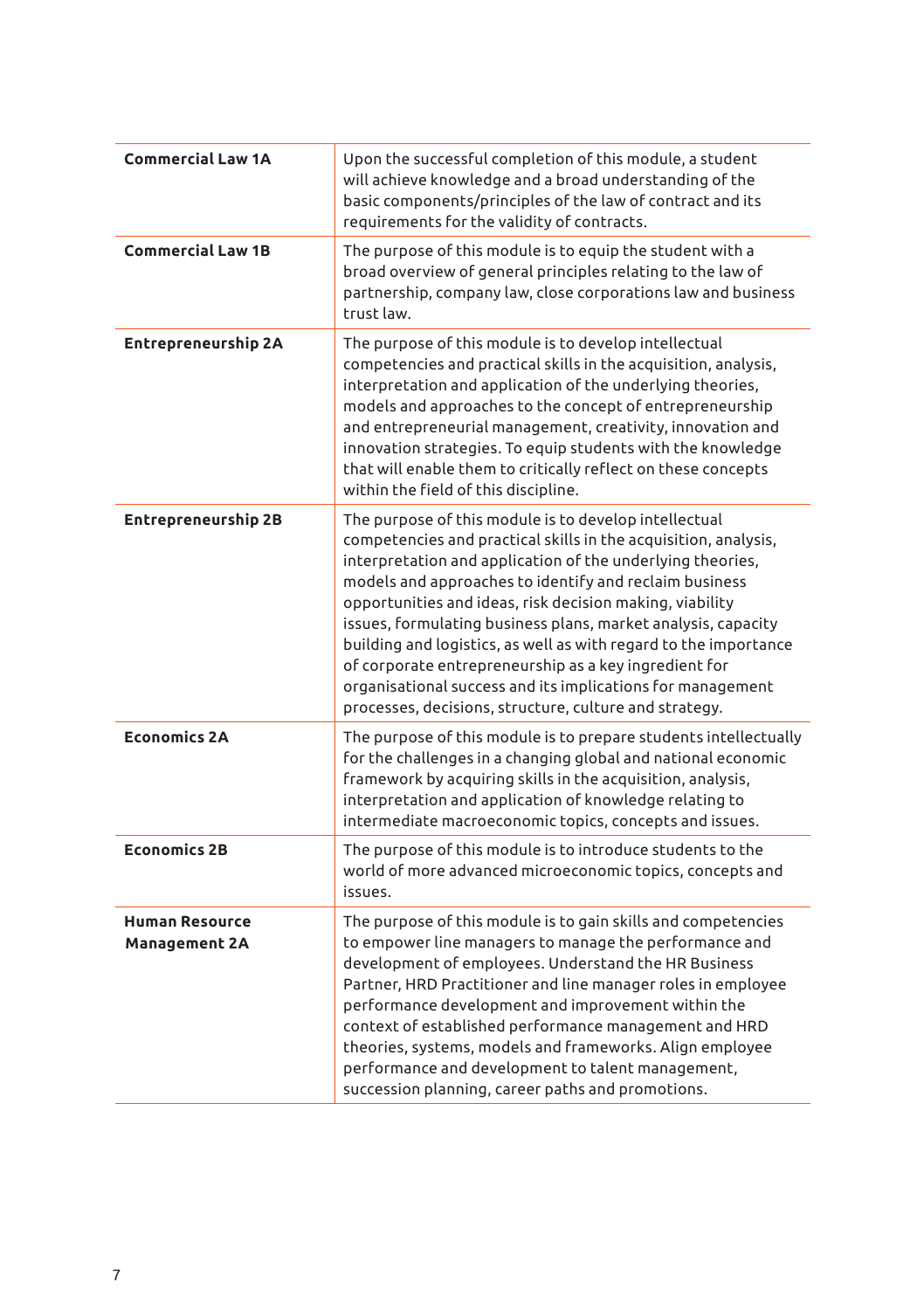| <b>Human Resource</b><br>Management 2B | The purpose of this module is for students to learn to promote<br>effective and efficient employee relations, wellness and<br>safety within the workplace as per legislative requirements<br>(BCOE; LRA; EEA; OSHA; etc.). Use multiple case studies, actual<br>workplace observations and investigations to understand the<br>role of collective bargaining councils, unions, peer educator<br>programmes and risk management in maintaining and<br>sustaining employee engagement, diversity integration and<br>improved individual and team performance. |
|----------------------------------------|-------------------------------------------------------------------------------------------------------------------------------------------------------------------------------------------------------------------------------------------------------------------------------------------------------------------------------------------------------------------------------------------------------------------------------------------------------------------------------------------------------------------------------------------------------------|
| Accounting 3AB                         | The purpose of this module is to provide students with the<br>knowledge and ability to account for advanced transactions<br>and events in broader entities and to be able to prepare the<br>financial reports thereof.                                                                                                                                                                                                                                                                                                                                      |
| <b>Business Management 3A</b>          | The purpose of this module is to introduce students to the<br>main themes and concepts of strategic management and<br>its functions within the corporate context. Students will be<br>provided with intellectual competencies, practical skills and an<br>understanding of the comprehensive strategic management<br>processes, which will equip them to manage under VRIN<br>(Valuable, Rare, Inimitable and Non-Substitutable) conditions<br>in a global environment.                                                                                     |
| <b>Business Management 3B</b>          | The purpose of this module is to provide the student with<br>knowledge, interpretation and an understanding of risk<br>management in any organisation. This module will further<br>develop an appropriate understanding of global trends in<br>sustainability as well as the possibilities for responding and<br>adapting to operating efficiently within dynamic environments.                                                                                                                                                                             |
| Entrepreneurship 3A                    | The purpose of this module is to develop intellectual<br>competencies and practical skills in the acquisition, analysis,<br>interpretation and application of the underlying theories,<br>models and approaches regarding the entrepreneurial oriented<br>organisation to sustain and grow such a business in the SMME<br>and corporate context.                                                                                                                                                                                                            |
| <b>Entrepreneurship 3B</b>             | The purpose of this module is to expose students to<br>entrepreneurial activities. It further enhances the student<br>to successfully launch and grow his or her own venture.<br>Additionally, the module will equip students to think<br>conceptually and critically about the role of the individual in<br>developing entrepreneurial practices in various occupational<br>contexts. The module will expose the student to a variety<br>of potential opportunities to develop a business plan under<br>selected mentorship within a business environment. |
| <b>Economics 3A</b>                    | The purpose of this module is to give undergraduate students<br>a systematic knowledge of the important theories of<br>international economics (with an emphasis on international<br>trade, but also international investment and international<br>migration) and the application of these theories to an African<br>context with the aid of economic models and well-structured<br>arguments.                                                                                                                                                              |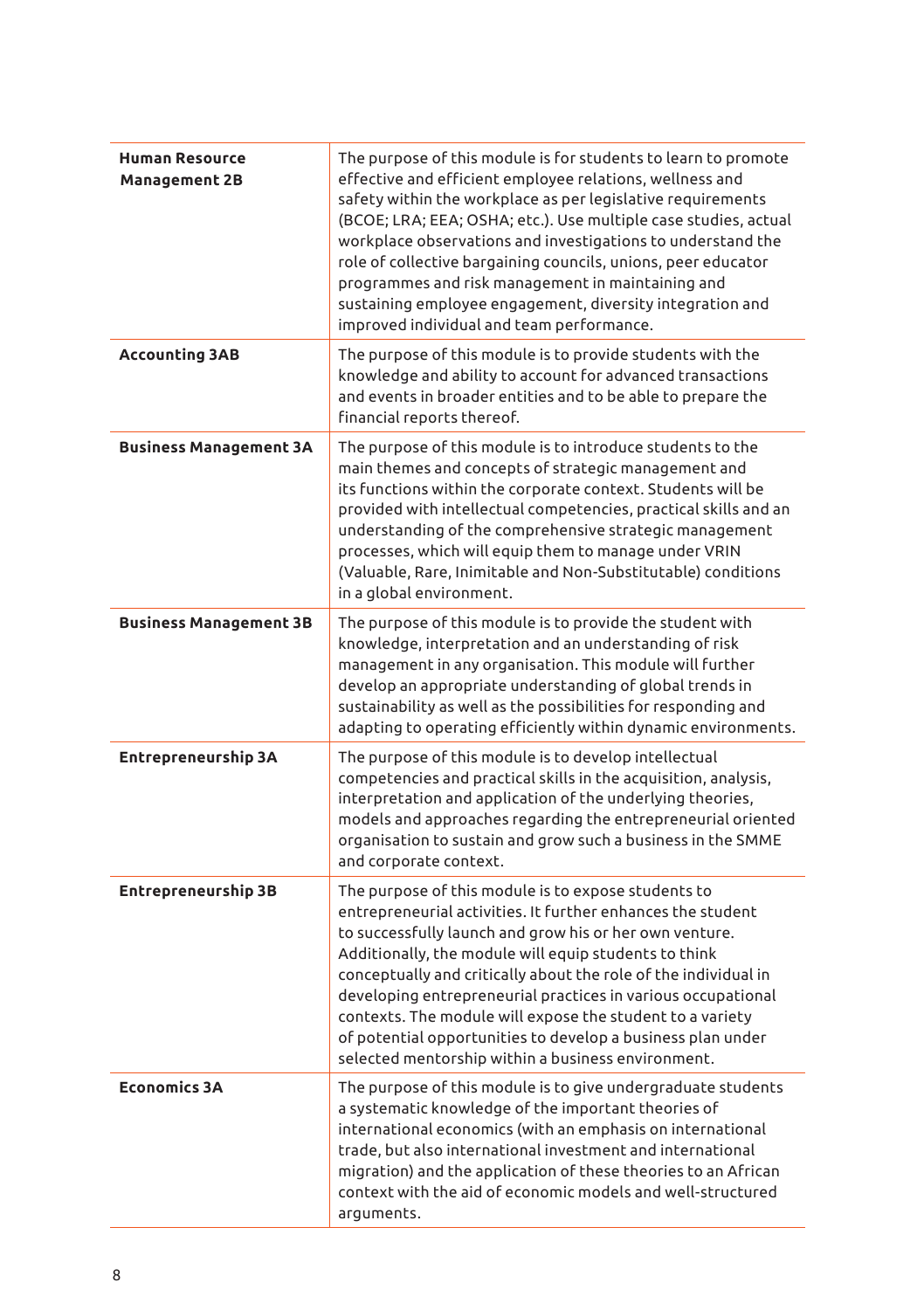| <b>Economics 3B</b>                           | The purpose of this module is to develop the student's ability<br>to demonstrate a coherent critical understanding of the role<br>of money in the economy and what the role of money in the<br>economy means for monetary policy in South Africa.                                                                                                                                                                                                                                                                                                                                                                                                                                                       |
|-----------------------------------------------|---------------------------------------------------------------------------------------------------------------------------------------------------------------------------------------------------------------------------------------------------------------------------------------------------------------------------------------------------------------------------------------------------------------------------------------------------------------------------------------------------------------------------------------------------------------------------------------------------------------------------------------------------------------------------------------------------------|
| <b>Human Resource</b><br><b>Management 3A</b> | The purpose of this module is to equip students with<br>technological skills and acumen to effectively and efficiently<br>manage databases of employee records. Students use HR<br>analytics and metrics to capture, store and report on a variety<br>of datasets within the HR value chain thereby affirming HR as<br>a professional, strategic player in organisational development.<br>Specialised skills and strategies are used to improve the<br>efficiency of HR information systems (HRIS).                                                                                                                                                                                                     |
| <b>Human Resource</b><br><b>Management 3B</b> | The purpose of this module is to be able to compile and<br>submit a Portfolio of Evidence (POE) and conduct an audio-<br>visual presentation on their evidence of EITHER the entire HR<br>value chain OR the specific outcomes of 3 selected modules.<br>Evidence is in the form of observations, research, learning and<br>data gathering during the simulated, integrated HR project<br>AND 80 to 100 hours (2-3 WEEKS) of actual workplace job<br>shadowing, internship, studentship, apprenticeship or other<br>forms of gaining practical, experiential learning. To graduate,<br>students must gain a "Competent" status for their team<br>simulation + individual POE + individual presentation. |

# **7. ASSESSMENT PRACTICES**

Students in this programme are continuously assessed through formative and summative assessments. You are referred to the Academic Regulations for assessment details.

# **8. CLASS PARTICIPATION**

Class attendance and active participation are very important because we learn from one another. Your opinions and thoughts on the assigned study material and on the reading of current news articles that focus on events in the study field are important. A constructive contribution may include observations and questions about the course material as well as current events and answers to questions raised by fellow students.

Examples from your personal and/or organisation's experience are appropriate forms of contributions. Expect to be called upon to partake in class discussions.

# **9. FUTURE STUDIES**

After completion of the Bachelor of Commerce in Business Management (Extended degree) further study could be undertaken in one of the following: BCom Hons (Strategic Management) or Postgraduate Diploma in Business Management. The Department of Business Management also provides the opportunity to obtain an MCom (Business Management) degree, in which research is undertaken under the guidance of a study leader (supervisor).

# **10. ADMISSION REQUIREMENTS**

A potential student should be in the possession of a national senior certificate that meets the following requirements:

- Recommended APS Score: 25 with Mathematics / Technical Mathematics or 28 with Mathematical Literacy
- Mathematics / Technical Mathematics 3 or Mathematical Literacy 6
- English 4